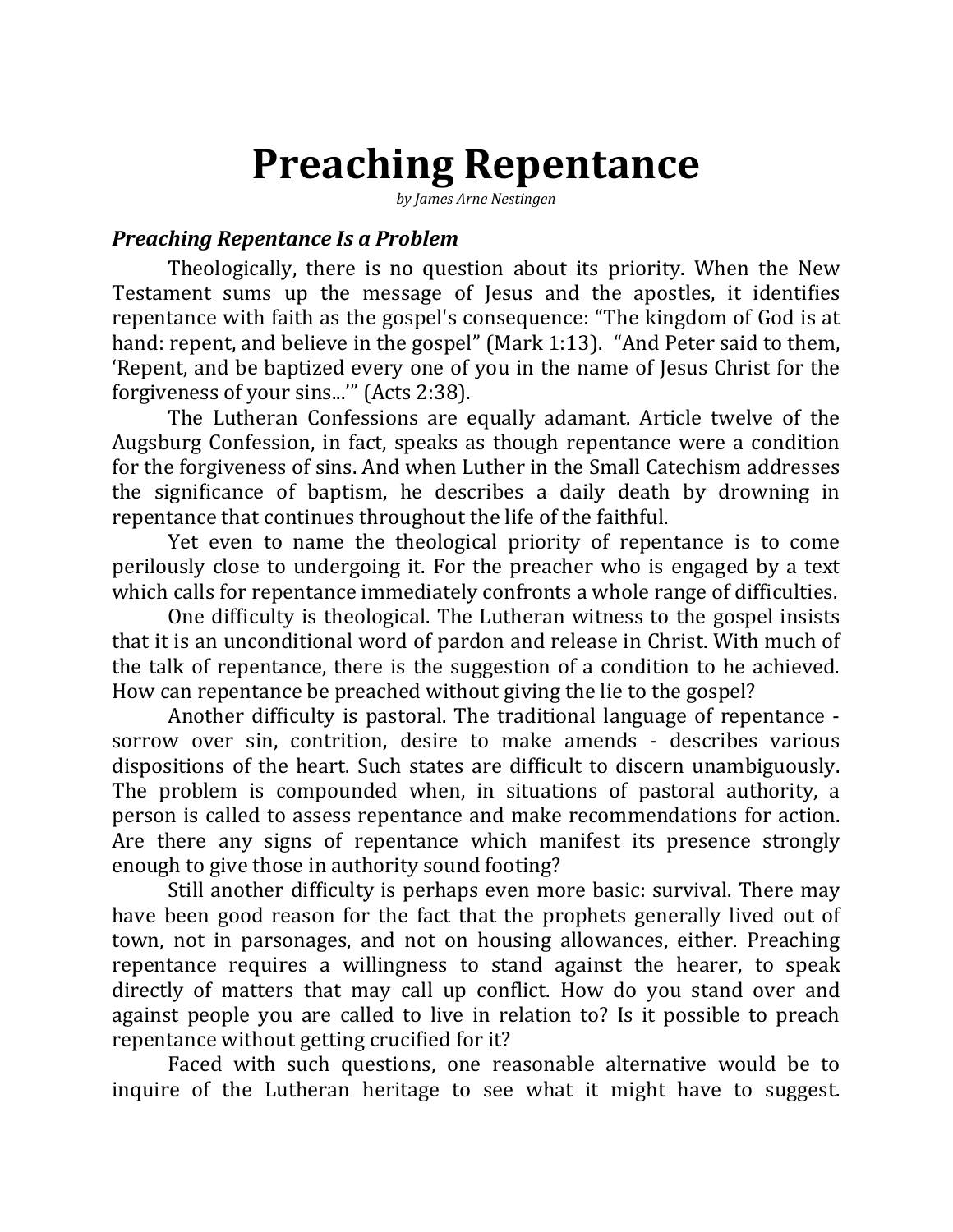According to the church constitutions, model or otherwise, we are obligated to do just this. And there is the possibility, too, of finding something helpful.

It has to be acknowledged, however, that the generation of Lutheran theologians currently in its ascendancy has by and large worked by a different procedure. This has been to identify a problem such as repentance; to attribute the problem to some personal, psychological difficulty of Luther or to a failure of the larger tradition; and then to run a shopping trip through various metaphors, models, or ecumenical alternatives for attractive solutions.

The generation that came to its theological calling in the late 1950s and early 1960s, amidst bobby sox and the excitement of Kennedy's new frontier, has been around long enough now so that it should be possible to evaluate this procedure, to ask what it has produced. There has been some fine scholarship, especially concerning Barth and some other neo-orthodox theologians. There have been some outstanding exegetes. And in the corners, among those by and large excluded by their contemporaries, there has even been some fine Luther research.

But it is equally clear that pushing off from the heritage, this generation of theologians - with few but significant exceptions - has defined its calling by pushing off against the preaching of the church. Theology has been professionalized; it has become a guild unto itself. Turned in upon themselves, the theologians have kept the church at a safe distance, treating preaching as incidental instead of as the goal of theological reflection. And so the church, with rare exceptions, has passed over this generation of theologians when it has sought leadership, leaving the guild to its own standards and devices and telling the schools, with increasingly slim financing, to fend for themselves.

Given such results, more importantly, given the church's calling to serve the witness of the gospel, there is good reason for trying something different. And there is precedent. Karl Barth, Karl Rahner, Hans Joachim Iwand, so too, Abraham Joshua Heschel or Emil Fackenheim, instead of rejecting their various traditions, went deep into them and built intelligently from what they had received to become the great theologians of the century. The best theologians in contemporary American Lutheranism have done the same.

In relation to repentance, there is especially good reason for proceeding to the heritage to see what it provides. The first of the Ninety-five Theses reads, "When our Lord Jesus Christ said, 'Repent,' He willed the entire life of the believer to be one of repentance," indicating how fundamental repentance is to Luther's thought.<sup>[1](#page-14-0)</sup> In addition, a major source in his discussion of repentance is only recently being translated, so that it is now possible to get a deeper insight into Luther's understanding of the role of the gospel in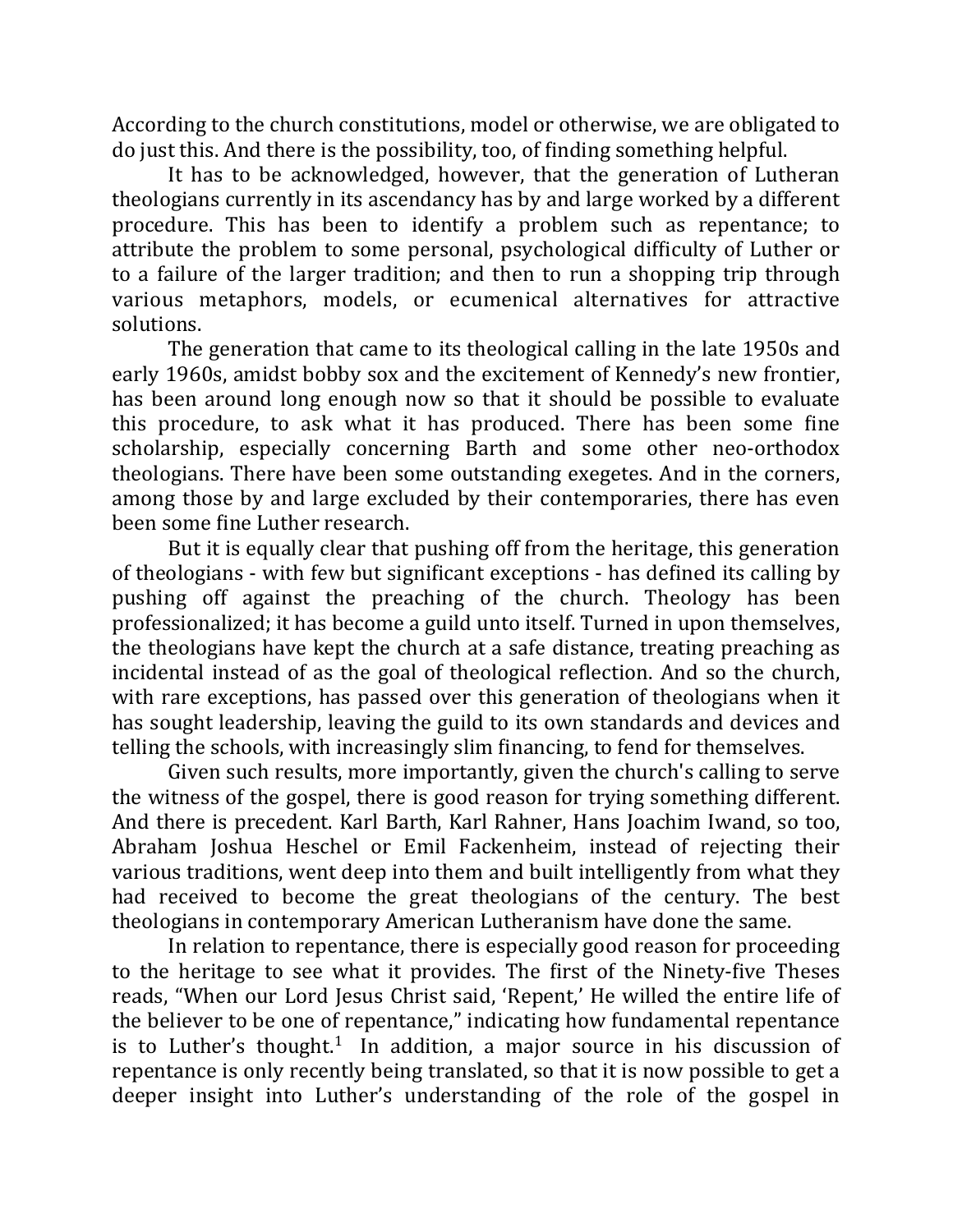repentance. And there is the deep sense, in Luther as well as in the confessional discussion, that repentance is not the end but the beginning of freedom, so that as the law breaks false alternatives, the gospel takes hold to break open the liberty of faith.

## *Repentance and the Law*

Some years ago, Gerhard Ebeling raised a question all the more critical for the infrequency of its asking: If the law is known by its uses, who is the user?<sup>2</sup> If this question is addressed to Luther and the Lutheran confessions, the answer is surprising. For the law is defined in a particularly concrete way that leaves the identity of the law's user an open question. Accordingly, repentance begins in the generic stuff of everyday life.

The word "law" is one of the most complex in the Lutheran vocabulary, capable of any number of inflections. But for the purpose of analysis, it can he said that Luther uses the term in basically two ways: he speaks of law at the level of what it signifies or requires and he speaks of it in terms of what it does to its hearer.

The Catechisms, Small and Large, are some of the best examples of Luther's treatment of the requirements of the law. He explains the commandments in simple and direct language, identifying both what is enjoined and what is demanded. All the requirements of the law come down to two, the faith called for in the first table and the love of the neighbor set forth in the second.

Yet the very clarity of Luther's discussion masks the concrete way in which he moves at this level. On the First Commandment, for example, he does not begin with the Scripture, the Creed or the classical language of western theism - God's omnipotence, omniscience or omnipresence. Instead, Luther opens the discussion with a naked, seemingly naive inquiry: What is it to have a God? What do you have if you have one? How does it work?

Answer: A god is that to which we look for all good and in which we find refuge in every time of need. To have a god is nothing else than to trust and believe him with our whole heart."<sup>[3](#page-14-2)</sup>

The warrant of Luther's argument is that having a god is a fundamental requirement of life. To be human is to be a creature, to receive life from outside one's self rather than from within. Thus it is to be vulnerable, to be found in need, to have to look outside of the self for help. to suffer misfortune and distress that require some reliable form of assistance. The experience of life demands a god, insisting on it with such determination that everyone has one and, in fact, serves one.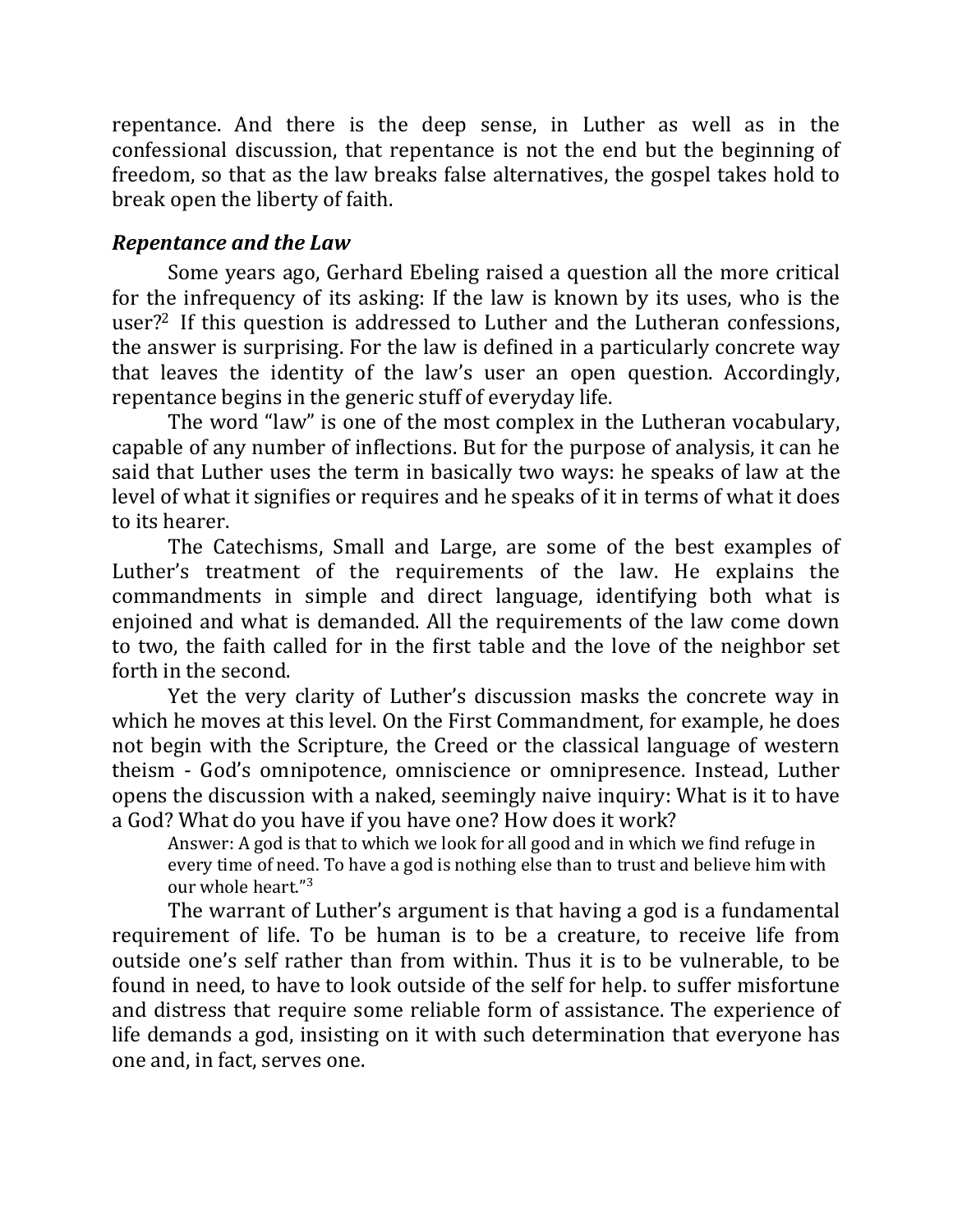That's the way a god works. God is whatever you depend upon for help. If your god doesn't provide for you in a time of trouble, you must provide for it and in the end, be consumed by the relationship. Thus there can only be one god per person - a god demands such a level of fear, love and trust as to exclude any other possibility.

Luther's explanations of the rest of the first table and all of the second to follow the same logic. Having a god, it is necessary to use the god's name for its proper purposes and to hear what the god has in mind. By the same token, since having neighbors is a necessary feature of human life, there are some requirements involved in getting along with them: what happens with your original neighbors, your parents, has a way of playing itself out in the whole neighborhood. If there is going to be life in the neighborhood, killing must be kept under control; sexual disorder makes the neighbors nervous; a minimal level of property rights, the expectation of truth telling and an elastic public trust are constitutive of communal peace.

Set up this way, Luther's interpretation of what the law requires is analytical - a descriptive examination of the minimal conditions necessary for the determining relationships of life. The commandments hold not because God gave them to Moses, because they are found in Scripture, or because torah is actually gift. They hold because they make explicit what is implicit in the ebb and flow of human inter-relatedness, summarizing the nonnegotiables of creaturely life! $4$ 

Because the law is so embedded in daily relationships, it is ineradicable. Johan Agricola, Luther's old friend, who after a stint of teaching Latin in Eisleben came back to haunt him as the antinomian, argued that the law could be set aside in favor of the gospel. Luther answered in the Antinomian Disputations by sending Agricola back to school, this time in the declensions of the law. What the law signifies is eternal, Luther argues  $(2:46)$ .<sup>5</sup> While the law is "emptied" or "quieted" in Christ for the believer, $6$  it makes its requirements known wherever sin and death are at work  $(5:12)$ . Thus "they are completely ignorant and deceivers of souls who endeavor to abolish the law from the church. For that is not only foolish and impious but completely impossible"  $(5:15-16)$ . It is a theoretical and conceptual resolution of the law, "a play put on in an empty theater"  $(5:32)$ , as Luther himself put it, a conceptual trick that equates absence with ignored presence.

The second level in Luther's discussion of law describes it in terms of its impact or function in the hearer. At this level, the law makes itself known by what it does.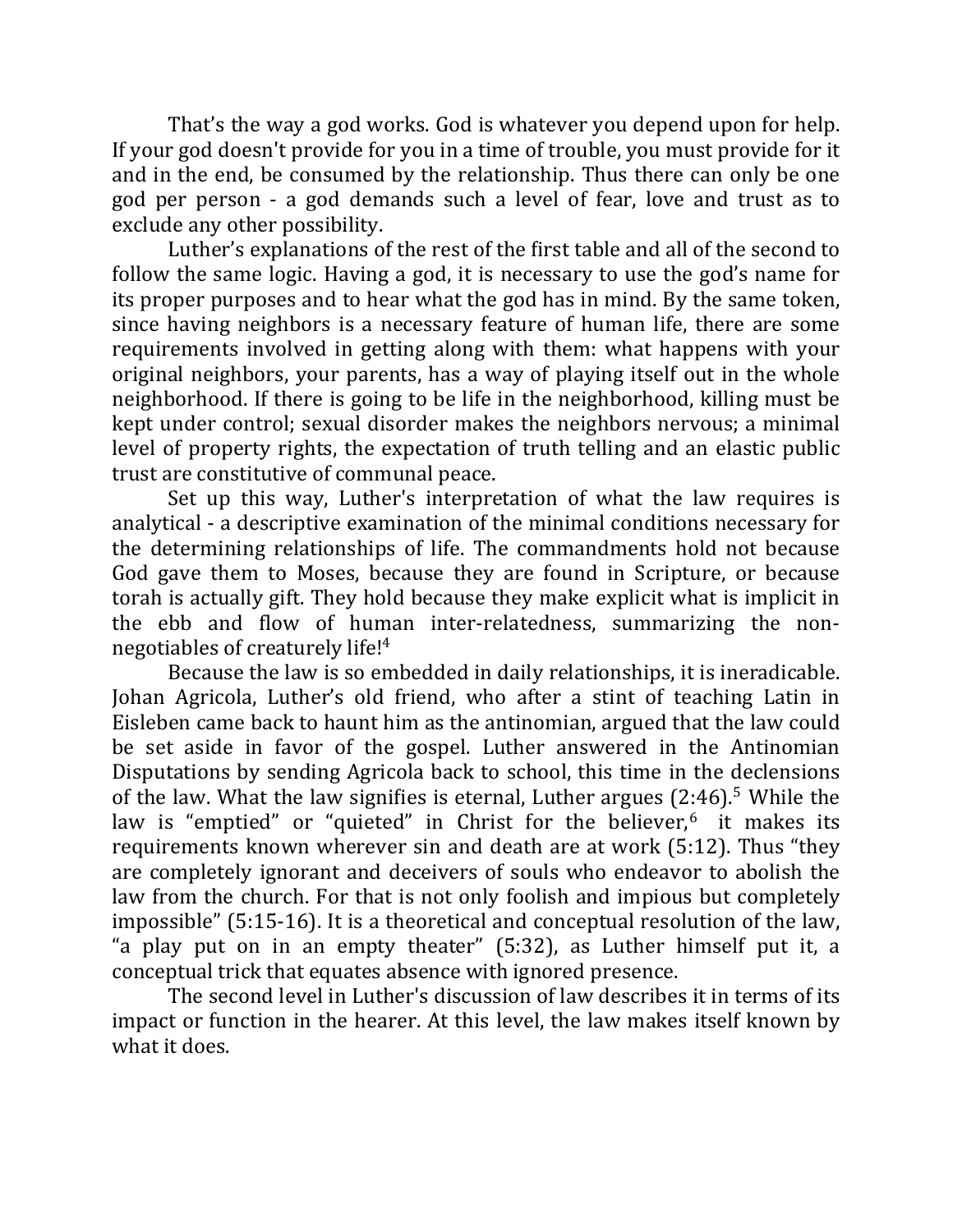Whatever shows sins, wrath or death, exercises the office of the law... For to reveal sin is nothing else nor can be nothing else than law, or the most proper effect and power of the law.  $(2:18-19)$ 

Significantly, the Formula of Concord  $-$  after a generation and a half of feuding over definitions of the law - returns to this level of the definition in its fifth article, citing the same passage from Luther's argument against Agricola.<sup>7</sup>

This second level is predicated on the first. Because the law is in the fabric of human relationships, it bears itself out in experience, particularly in relation to the First Commandment. The law is the accusing voice which sounds in the conscience. But the voice's speech may be inchoate - it may sound in a vague sense of dread, in being ill at ease, or in an apprehension of jeopardy. And the accusation itself may be difficult to formulate: in relation to the First Commandment, it concerns faith and thus involves a sense of place, purpose, or belonging. But like the wolf in John 10, the law at this level doesn't announce its presence - the only sign of its work may be evidence that something is missing, a sense of loss that refuses reduction to specificity.

The law may attack in this manner during some monumental point of passage: the death of a parent, irretrievable failure in something that has been life-orienting or purpose-giving, the death of a child, the end of a marriage, middle age's realization of mortality. Such an experience is a death in its own right, the real effect of the law, just because it cancels out what has been lifeshaping.

But this attack of the law doesn't necessarily always appear in such large proportions. It may arise from the bumps of a house settling at night in winter cold; from a spouse or child's unanticipated delay in returning home; from a minor slip at work or from reading about the most recent civic disturbances in the newspaper. However it happens, whether in something major or seemingly minor, in relation to the First Commandment the law's accusation is aimed at faith. Its result is despair.

Compared to the first table, the law's attack on matters of the second is exactly that, secondary. But just because the law's demands are inherent to life itself; moral disobedience also has its requital. The proportion is not necessarily one to one - Luther is as aware as the psalmists of the wicked, seeking financial consultants while the righteous suffer. But if the proportions vary, the rule generally holds. "Victimless crimes" are just another illusion, a moral sleight-of-hand in which insensitivity empties the theater. The law doesn't turn away its eye.

So there is hardly a family that does not taste some deep levels of conflict, gaining first hand experience of the way troubles play themselves out. The sense of hostility in communal life - whether in traffic or with competing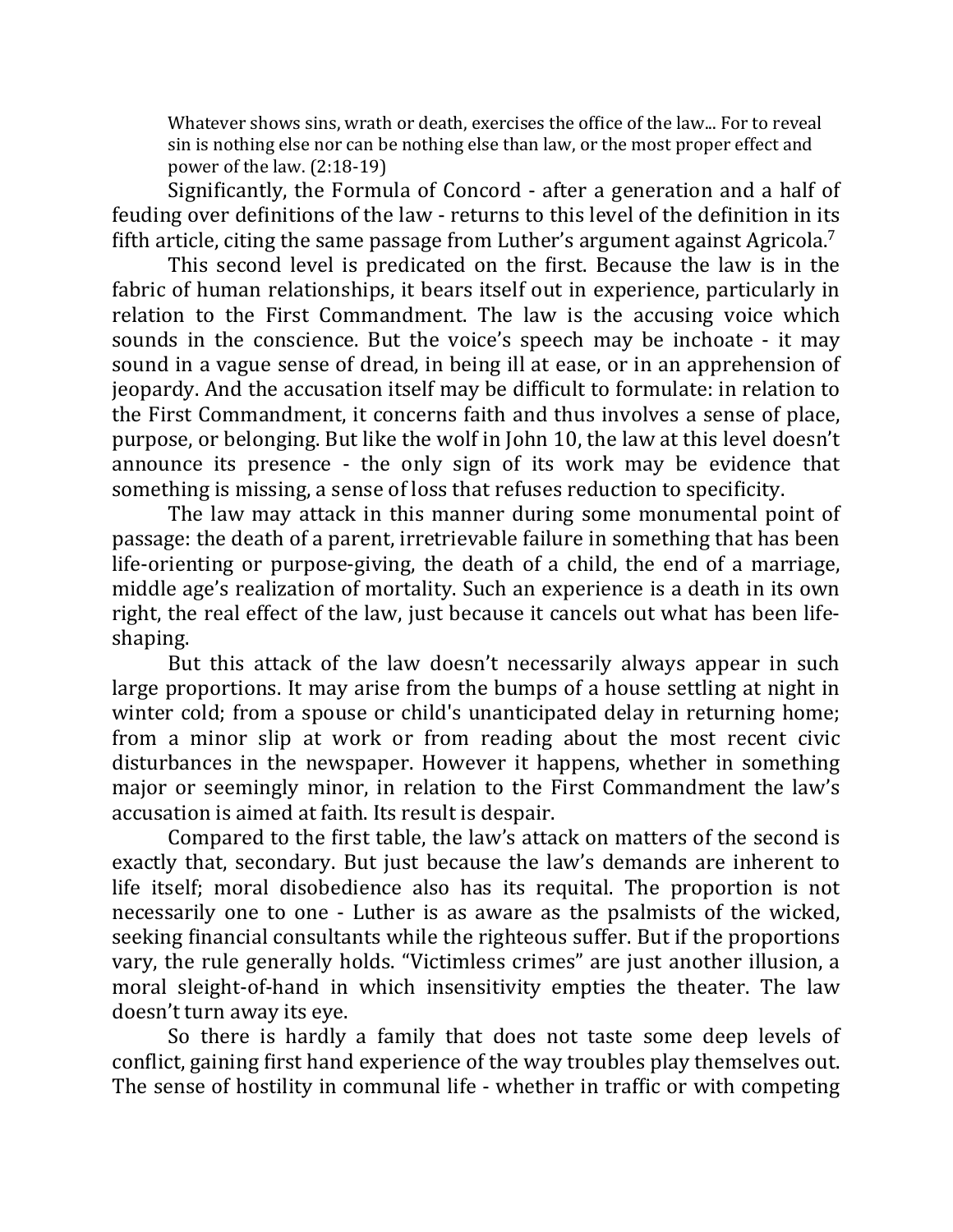neighbors - constricts it. The sexuality considered private and merely recreational has a way of implicating the public, and so on.

Again, this is a descriptive, indicative analysis. It is not that the law always should or must accuse. Rather, the law always approaches those in need, those who are troubled, those driven to the edge, as an accuser. In this age, under these conditions, law works this way. Its requirements, as good and just and right and true as they may be, are never neutral. They bear themselves out in attack that may vary in degree but proceeds nevertheless, relentlessly.

Because the law works this way, the question of its user is open ended. As Luther understood it, the law can become its own user - an aimless, purposeless power which simply makes demands or states conditions, continuing to expect fulfillment no matter what. This happens when as Luther put it in the great Galatians commentary, "the law ascends into the conscience and attempts to rule there." The law makes ultimate claims for itself, conditioning the most important relationships of life on obedience to its demands.

When the law makes its ultimate claims, it becomes a torturer, ceaselessly grinding away at its demands and accusations. If the law can be its own user, other powers may take hold of it as well. The devil can use the law, offering release on the basis of obedience to its conditions, only to disappoint and so confound the faith of anyone foolish enough to have accepted the original premise - that the law frees. There is a close relationship here. Allied with the devil, the law is also allied with sin and death. They are existential forces, powers of the age, that contend against the gospel and the Creator for the heart of the creature.

Placed in such a league, the preacher can only become a user of the law in a secondary sense. Since the law plays itself out anonymously, without stating its identity, it remains implicit in situations until it is stated. Much of its power is in its all pervasive hiddenness, its anonymity. Stating it, making it explicit, identifying the law as law is already an attack on its claim to ultimacy. Naming it brings the law out of its hiddenness, sets out the requirement in recognizable terms, and consequently gives the hearer standing, in relation to it.

This is the preacher's use of the law; this is why when Luther speaks of the commandment, *Gottes Gebot*, he does so in such positive terms. That which is unconditionally conditional in its relentless demand becomes in the speaking, in the naming, merely conditional. It is no longer high above you, but near to hand, as Moses and Paul have it (Deut. 30; Rom. 10).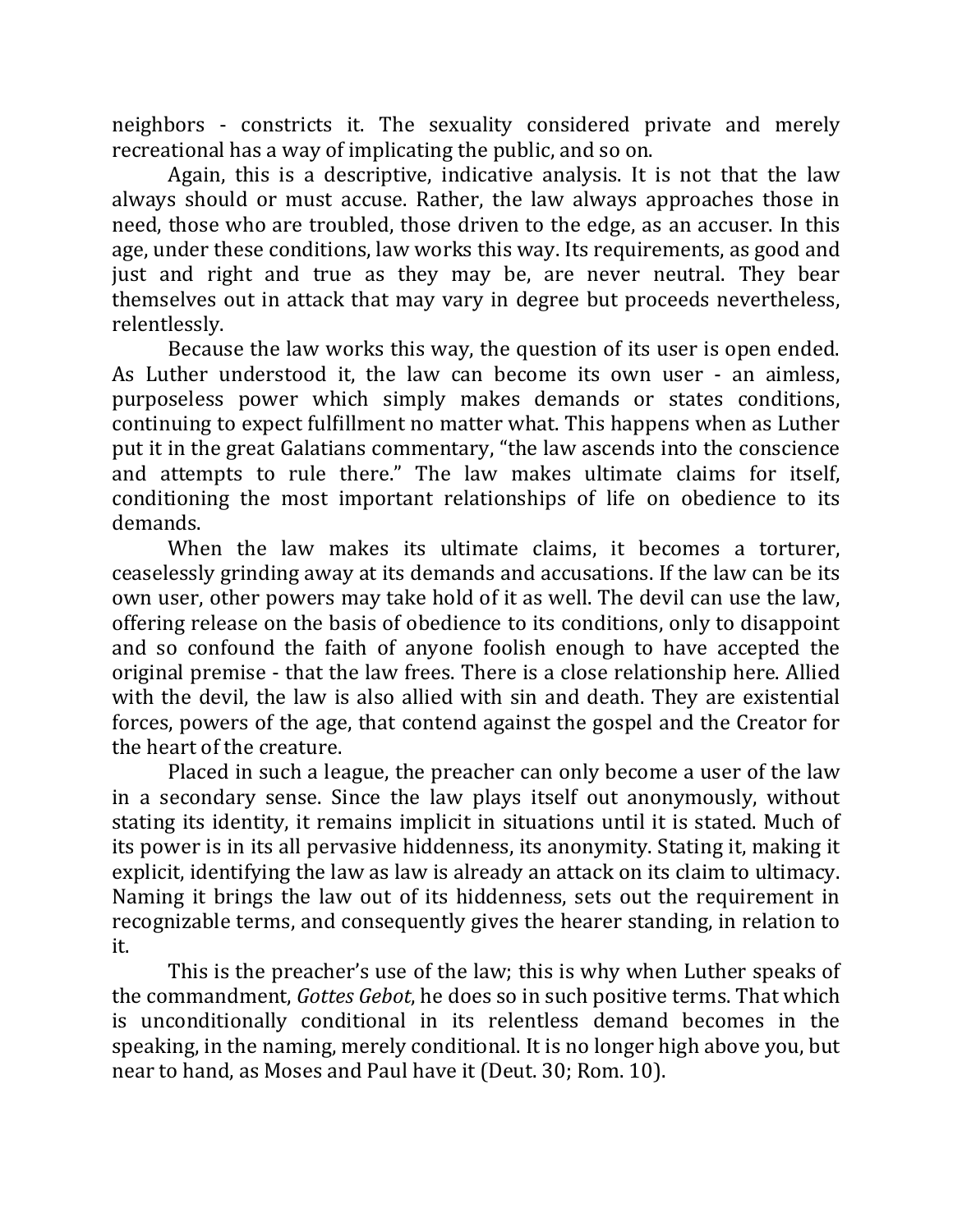So the preacher uses the law neither to become the accuser nor to make the accusation - that's the law's work. Rather, the preacher speaks the unspoken word, bringing to expression what is unexpressed, identifying the point where the law stands against the hearer. One of the best examples is the story of Nathan and David. Nathan's quiet parable brought the law into focus for David so that he could hear through all the illusions and denials the conclusion the law required. Nathan merely stated in what must have been a very quiet and thoughtful way what was already clear but unexpressed, "You are the one"  $(2 Sam. 12:7)$ .

This is the beginning of repentance. The law comes first. Before any other word is spoken, it is at work in the conditions of human interrelatedness, making its requirements and bearing out its accusations. Such is generic human experience, the seemingly ceaseless round of encountering limits and living with the consequences - the crises, minor or major, of having to have a god and neighbors, of living in the callings of everyday. Here the law is being itself, doing what law does, grinding out despair and pride as though it feared a shortage.

Repentance starts in just such hiddenness, in the garden variety nuisances and pangs of the day. But if it is going to be anything but garden variety, if it is going to continue on as repentance, there must be a voice  $-$  a witness, a preacher who has the kindness to name the limit, to identify the accuser, to speak against the law by naming the law, showing the law its limits and its true master.

### *The Gospel and Repentance*

The relationship of the gospel and repentance is disputed in Lutheranism. Philip Melanchthon floated some theological trial balloons on the matter in the later 1540s and 50s, raising a controversy as a result. The issue was settled in the fifth article of the Formula of Concord. Nowadays, mentioning the gospel in relation to repentance doesn't recall Melanchthon so much as it suggests, at least to some more careful Lutheran observers, *prima facie* evidence of Barthianism.

This is one of the unfortunate results of the Antinomian Disputations being left untranslated for so long. Apparently, the original translators - in German as well as English - took Luther's verdict on an early stage of the antinomian controversy as applicable to the whole of it. He dismissed that battle as a "war of words." His own Disputations, a set of six issued for public academic debate between 1536 and 1539, are far superior to such a verdict. For, in the theses which he prepared for the debates, he gave extended and careful attention to the contribution of the gospel to repentance.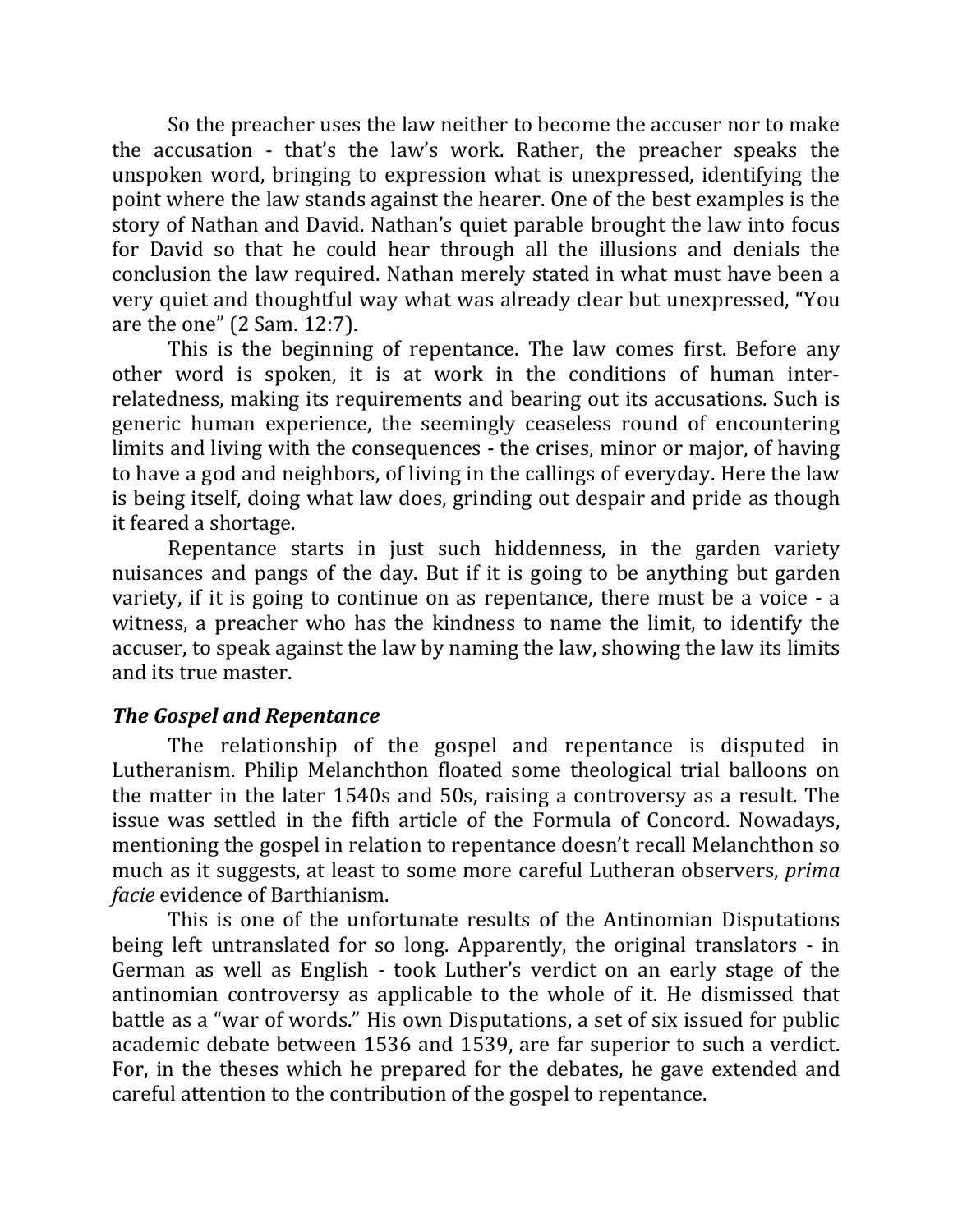Once again, the starting point is Ebeling's question - the true agency of the law, its ultimate user. So far, three possible users have been identified: the law itself, the devil, and in a smaller way, the preacher. The preacher's use of the law, however, already anticipates and is only possible in light of the fourth and only legitimate user: the Holy Spirit, working through the gospel.

There is a strange collection of passages in some of Luther's writings where, caught up in the argument and in what almost appears to be a kind of transport, he directly addresses the law as though it were another person. One of the best of these is contained in the transcript of one of his exchanges with Agricola:

Although, moreover, we say that despair is useful, it is not so by virtue of the law, but of the Holy Spirit, who does not make a robber or devil of the law but a teacher. Thus whenever the law is dealt with, the nature and power and effect of the law is dealt with - that which it is able to do by itself. But when the law pretends that it follows or penetrates the gospel, 'Hear, quiet down, O law, see lest you jump your fences. You ought to be a teacher, not a robber, you can terrify, but beware, you may not entirely crush, as you once did to Cain, Saul, Judas; remember that you are a teacher. Here is your office, not of a devil or robber but of a teacher.' But these things are not by virtue of the law, but of the gospel and the Holy Spirit as interpreter of the law. $8$ 

Without the gospel, the law is indiscriminate. It merely drives, creating an appetite which in the realm of the legal itself is insatiable. So any port in the storm; when the trouble starts, any god will do. There is not one gospel, there are gospels by the thousands, all of them promising either to accommodate or possibly even to silence the voice of the law. "When in doubt, buy an appliance"; smoke a Lucky or drink a Miller; or try a new hairspray; or find an ample bosom; or shop 'til you drop; or whatever it takes to give the lightness of being some weight of significance.

In fact, the law offers itself as gospel. It makes one promise after another - offering to restore order, to give a new ethical tone, to elicit genuine striving that will put apathy to flight - all on a condition of minimal obedience. But in the end, the masquerade is broken and along with it the last, desperate illusion - that somehow, the sinner can also become a user of the law. The law turns on its deluded manager with quiet ruthlessness, dealing out disappointments that turn to cynicism which culminates in despair. It is the foreplay of death. They are all the same in the dark.

The one and only gospel takes hold of the law in order to bring it to its true end, placing it under the power of Christ. The random hunting of the law, its aimless self-use, is brought to a point, its true point, its *telos* (Rom. 10:4). Only when it has been brought to its end does the law become a teacher,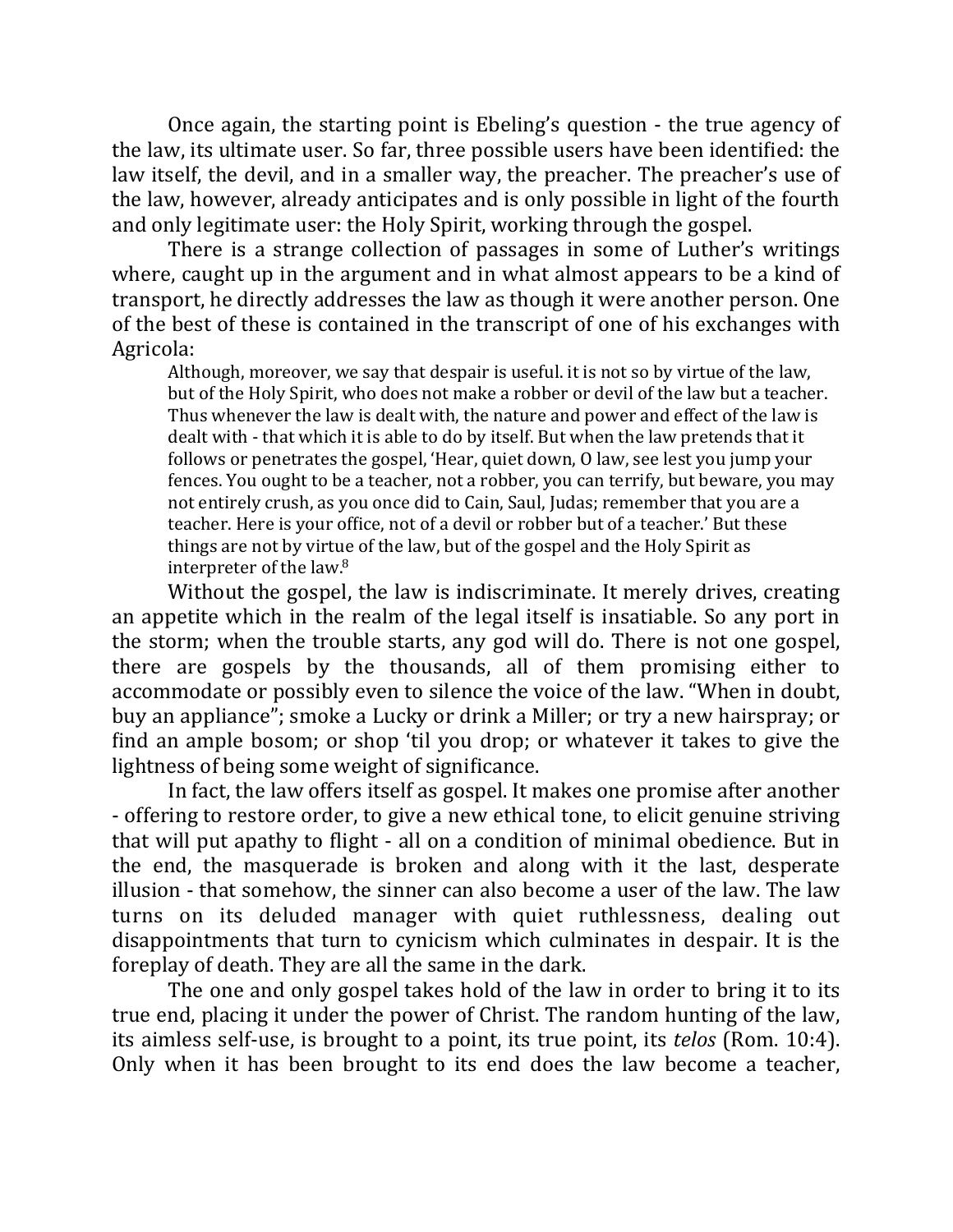driving to the gospel. This happens at both levels of the law, in relation to what it signifies or requires and in relation to its accusation.

At the level of requirement, Christ brings the law to its end by fulfilling it in the believer. As he kept the First Commandment himself, Christ fulfills it in the believer by bringing into being the faith required. This fulfillment or restoration, as Luther calls it, is the subject of an argument that extends through several theses in the Antinomian Disputations.

4:35. But in truth, faith in Christ justifies, alone fulfills the law, alone does good works without the law. 36. It alone accepts the remission of sin and spontaneously does good works through love. 37. Truly, it is after justification [that] good works follow spontaneously without law, that is without the help or coercion [of the law]. 38. In summary: The law is neither useful nor necessary to good works, much less for salvation. 39. But on the contrary, justification, good works, and wholeness are necessary to the fulfillment of the law. 40. For Christ comes to save that which was lost and to restore all things, as Peter says. 41. Therefore the law is not destroyed by Christ, but restored, so that Adam might be just as he was, and even better.

Faith is the turning point. Rather than taking God on at the level of requirement, as though the law were some list out of a job jar, in Christ faith meets God in the relationship signified by the First Commandment: as God. Related now, grounded in Christ, faith is free to go about its business in relation to both God and the neighbor. As Luther says at another point, "whoever believes this is brought back to the point from which Adam and Eve fell" - set free to live as a creature in relation to the Creator and the creation.

As Christ brings the requirement of the law to its end by fulfilling it, he brings its accusative function to its end by silencing it. This happens in the absolution, through the forgiveness of sins. Luther spells this out in another series of theses.

2:45. For the law as it was before Christ, certainly accusing us, under Christ is placated through the remission of sins and therefore is to be fulfilled in the Spirit. 46. Thus after Christ, in the future life will then be fulfilled even that new creature which [the law] in the meantime demanded. 47. Therefore the law in all eternity will never be abolished but will remain either to be fulfilled in the damned or already fulfilled in the blessed.

Through the forgiveness of sin, the law loses its basis for accusation and consequently falls silent - it is "quieted," "placated," or "emptied." The silence of the law in Christ contributes directly to its fulfillment. When the law stops its nagging and denouncing, a person can finally begin to live with what it really signifies: faith, hope and love.

At the level of the law's requirement as well as at the level of its function, the end is an eschatological promise. The restoration begun is not yet complete. The "new creature" will only be himself or herself "what the law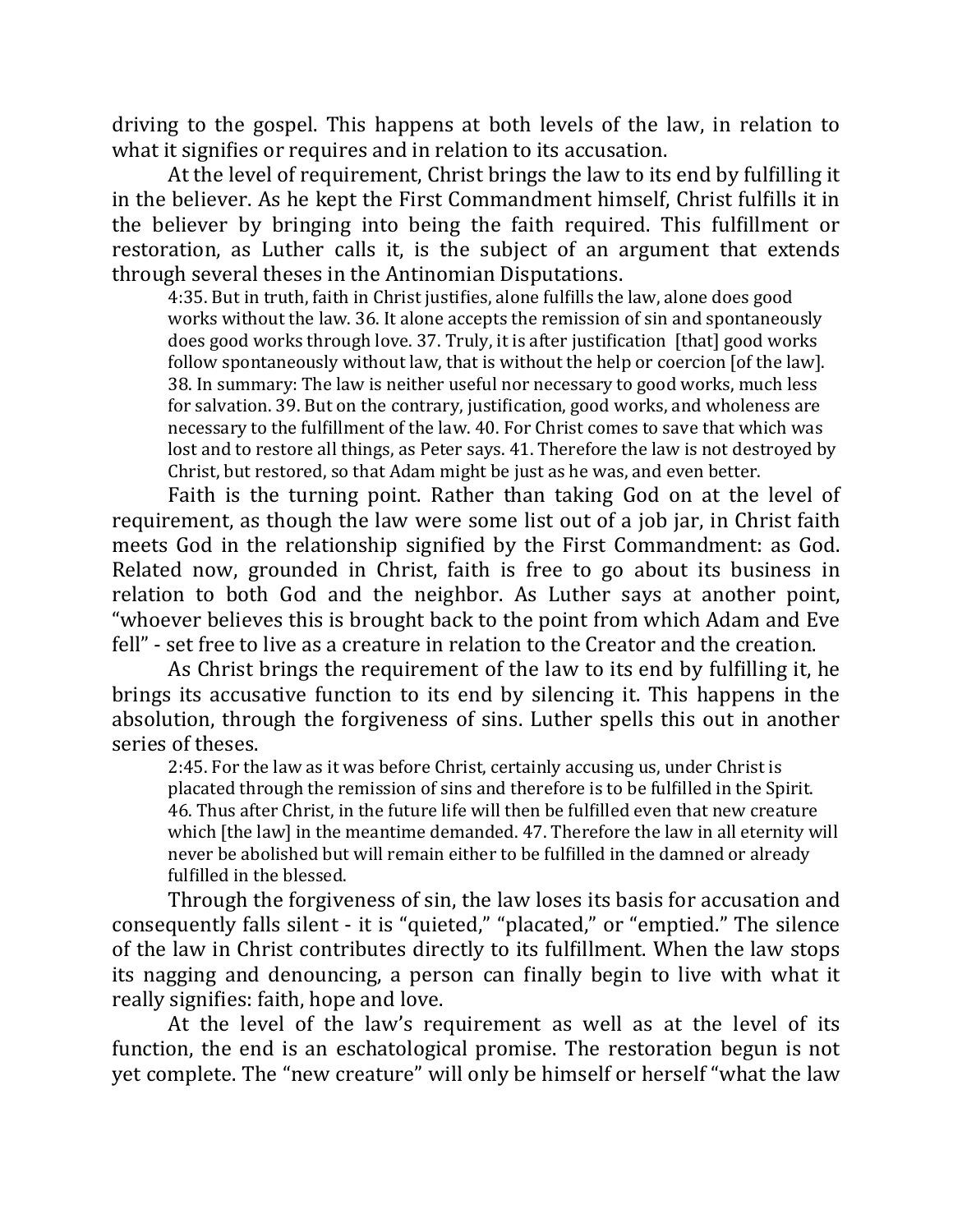in the meantime demanded" when all things have been completely restored in the future life.

The meantime occurs under the sign of the *simul*. Brought under the power of Christ in faith, the believer begins to fulfill the law and, in eschatological earnest, experiences the silencing of the law's accusation - its mouth is stuffed. But until the final restoration, the law is always getting the gag off to shatter the silence once more.

5:40. Insofar as Christ is now raised in us, so far are we without the law, sin and death. 41. Insofar as he truly is not vet raised in us, so far are we under the law, sin and death. 42. Therefore the law (and likewise the gospel) is to be taught without distinction to the pious just as to the wicked.

The *simul* itself will only finally be resolved at the last day. Then the law, sin and death will all have lost their power, and Christ will rule in the undisputed sovereignty of the gospel.

Preaching repentance in the meantime involves, as Luther points out, both law and gospel. By stating explicitly what is implicitly demanded in creaturely relationships, by identifying the point where God stands against us, the preacher is already placing the law under the gospel's control. But if the law is actually going to end in the gospel, if repentance is truly to find its end in faith, then the gospel itself must become even more explicit than the law.

This is a critical point in the dialectic, one often overlooked. If nature abhors a vacuum, the heart will not tolerate even the hint of one. To preach against the law and all the false gospels used to appease it without naming the name of the one who is the law's true end is merely to entrench false alternatives. If it takes good money to drive out bad, only the gospel can expose all of its counterfeits. So Jesus' own preaching of repentance begins not with the abstract demand or an attempt to convince people of their need for the kingdom of God, but with announcement of the dawn of the kingdom. Repentance and faith are the gift and consequence of the kingdom's presence, not prior conditions for its arrival.

This is risky business in traditional Lutheran discussions because here the gospel is entering into the law's realm, in effect, overlapping it. But Luther spoke of just this overlap, and as early as in the Commentary on Hebrews where he discussed God's alien and strange work.<sup>[9](#page-14-8)</sup> By working this way, Luther argued, God takes the devil's weapons, that is, what Satan would use to drive to despair and unbelief, and uses them to drive to faith. So the Spirit through the gospel takes hold of the law and without intermixing them, joins them to make them both function in the very same words.

For Luther, the best example of this overlap is the First Commandment itself. It is both law and gospel, law in that it is aimed at unbelief stating both requirement and accusation, and gospel in that it actually bestows what it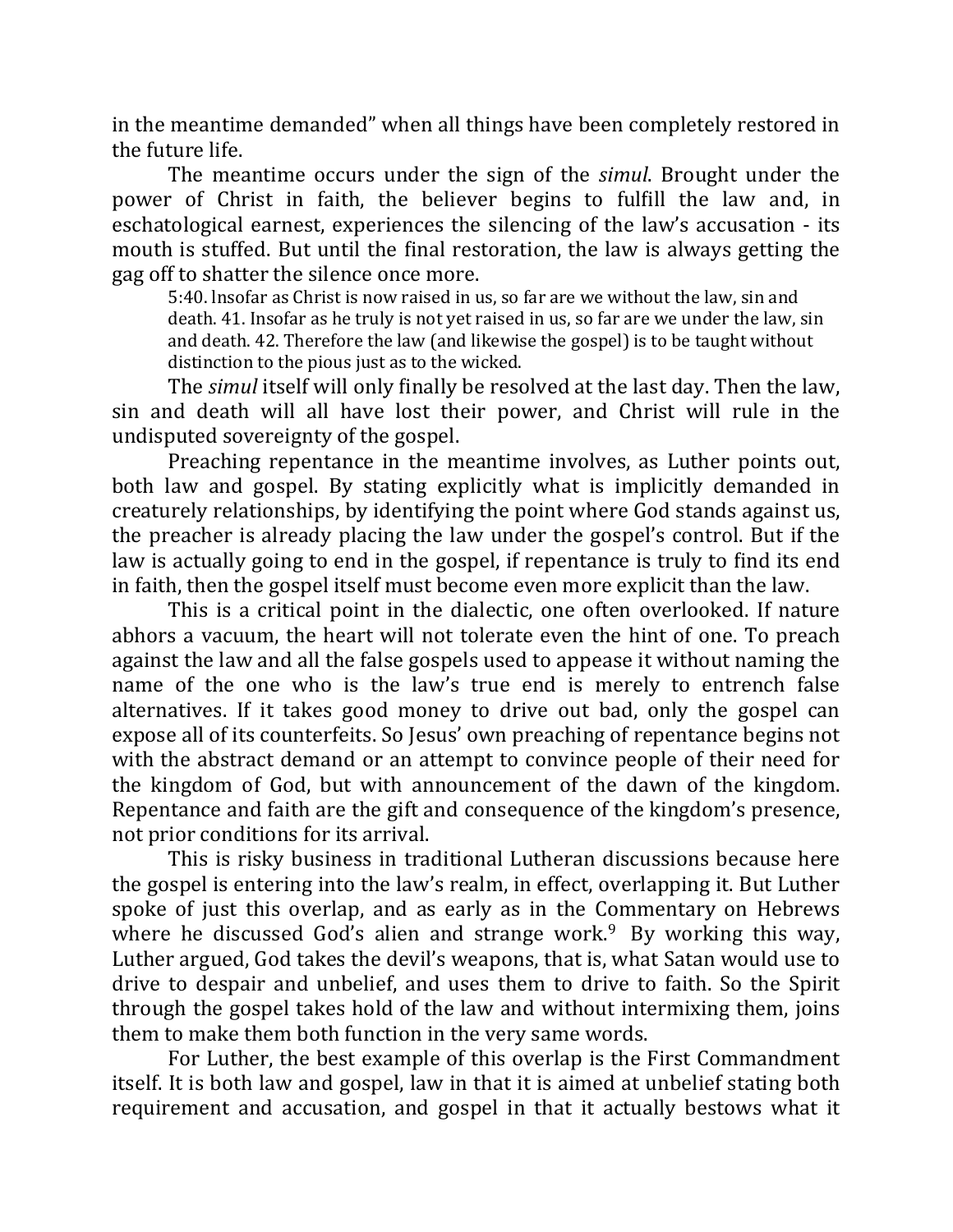demands: "I am the Lord, your God." The great "I am" sayings of John's gospel have the same character. When Jesus says, "I am the resurrection and the life," he simultaneously grants the gifts of which he speaks and excludes all other possibilities. Law and gospel function in the very same words.

When the unconditional character of the gospel is turned into an ideology, conceptualized as though it were just another theory about how God deals with us, this overlap is lost. Having lost its edge, the gospel turns to mush, to an unqualified endorsement or a universalism of unlimited tolerance. It doesn't have what in this age, under the *simul*, always remains its characteristic bite.

As well grounded in Luther's own theological reflection as they may be, such considerations may seem to put an impossible burden on the preacher. The law is in the web of things; the gospel is an alien word, sounded from without. If the law doesn't get through the ear, it will get its pound of flesh in another way. But if the gospel is to challenge all of its pretenders - the illusions and evasions, the false alternatives - it must be spoken. Finding a way to speak it so that it retains its bite can be extraordinarily difficult.

There is a formal way of speaking the gospel in which the church has historically expressed its confidence: absolution. In the direct and personal declaration of the forgiveness of sin in Christ, the gospel overlaps the law, both confirming its accusation and bringing the law to its end. Only sinners are forgiven; if you are forgiven, you must be the one. Yet it is the very act of the absolution, with the freedom it brings, that allows the conclusion of repentance, "I am a sinner," to be drawn. Precisely here freedom dawns.

Though the rituals of absolution - private confession or the public confession which opens worship - have by and large passed from use in Lutheran congregations, there are still strategic points at which it must be spoken. One is in the pulpit. As in the Smalcald Articles, Luther equated preaching with the declaration of forgiveness.<sup>[10](#page-14-9)</sup> Good preaching always moves toward such a directly personal word of assurance and hope. Another such point is in person to person conversations, such as counseling or calling. It is reported that Karl Menninger said that some seventy or eighty percent of the people who want to talk to a counselor are looking for absolution. It is a matter of uttering it, of taking courage in hand and actually speaking the word of pardon in Christ's name. The *Lutheran Book of Worship* provides rites for the recovery of both private and public absolution.

But it is the genius of the Word that it is so pre-eminently capable of moving beyond what is formal or ritualized into more personal address. The gospel is never generic - it is always "for you." In direct contact, the gospel can be spoken in personal terms directly related to the situation of the hearer.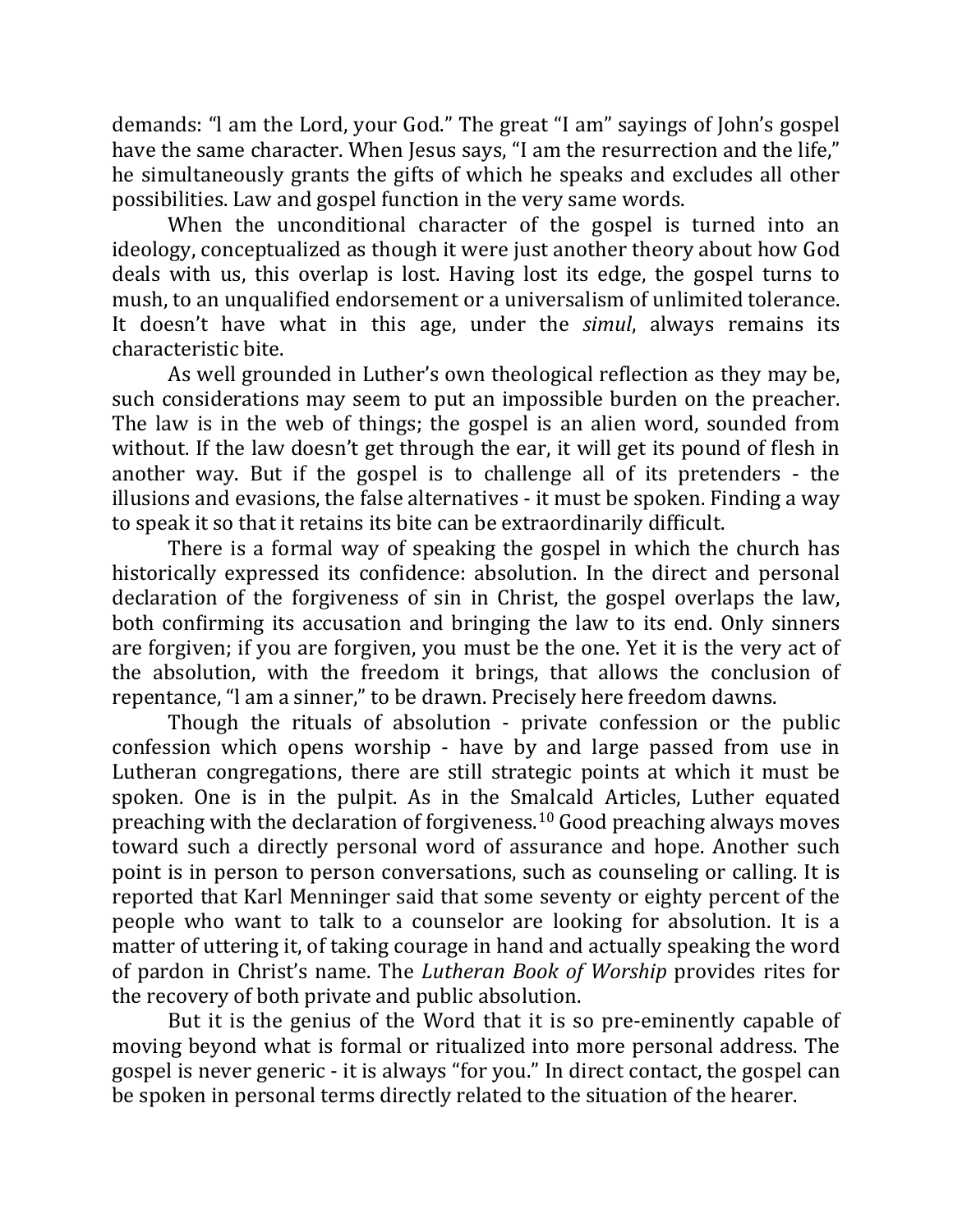Far and away the example of such preaching is the story of Zacchaeus. When Jesus saw that little man dangling so far out on a limb, he didn't confront him with the abstractions of justice. Zacchaeus had undoubtedly heard all of that before and simply redoubled his security. Instead, Jesus spoke a word that is both law and gospel at the same time, marking the overlap: "Zacchaeus, I am coming to your house today" (Luke 19:5). His presence at table was law. He broke through all the illusions and evasions that had allowed Zacchaeus to keep a safe distance from those he was exploiting. It was also gospel. Jesus at the same time broke through the opprobrium, the rejection, the condemnation that came with the distance. "And Zacchaeus stood and said to the Lord. 'Behold, Lord, the half of my goods I give to the poor; and if I have defrauded any one of anything, I restore it fourfold' " (Luke 19:8).

Under the power of the gospel, repentance can come to its true end: faith. Beginning in the generic stuff of daily life - in family struggles, the frustrations of work, the problems of the larger community or in some deeper crisis - repentance is set in motion as we are dislodged. This is the law's work, to demand that we find lodging and continually to dislodge us. When the gospel enters, it overlaps the law, confirming its requirement and accusation by bringing the law to its true end in Christ. The believer, then, experiences the peace which comes when the law's voice is silenced. The conscience comes to rest in Christ and so under the power of the gospel. The believer begins actually to fulfill the law.

Repentance and freedom are correlative. For, in the light of the utter self-giving of Christ, a person begins to see the web of self-preservation in himself or herself; to see through and so to loathe the self for its illusions, evasions and entanglements. And in the light of Christ, a person actually begins to know God for who he is - not a theistic projection attempting to catch up with his pretensions, but the one Mary mistook for the gardener, the one who after Simon Peter had been sifted like wheat, made a bishop of him. This is the freedom of the gospel - freedom from all that entangles, freedom for life as a creature in relation to God, the neighbor and the earth.

#### *Repentance and the Preacher*

On the basis of this analysis, it is possible to address the three problems mentioned at the beginning: the condition implied in repentance, the question of the marks of repentance, and the situation of the preacher.

First, repentance is not a prerequisite for but a consequence of the gospel. In this sense, the gospel could conceivably be called conditional - there is no faith without repentance. But anyone who wants to construe such a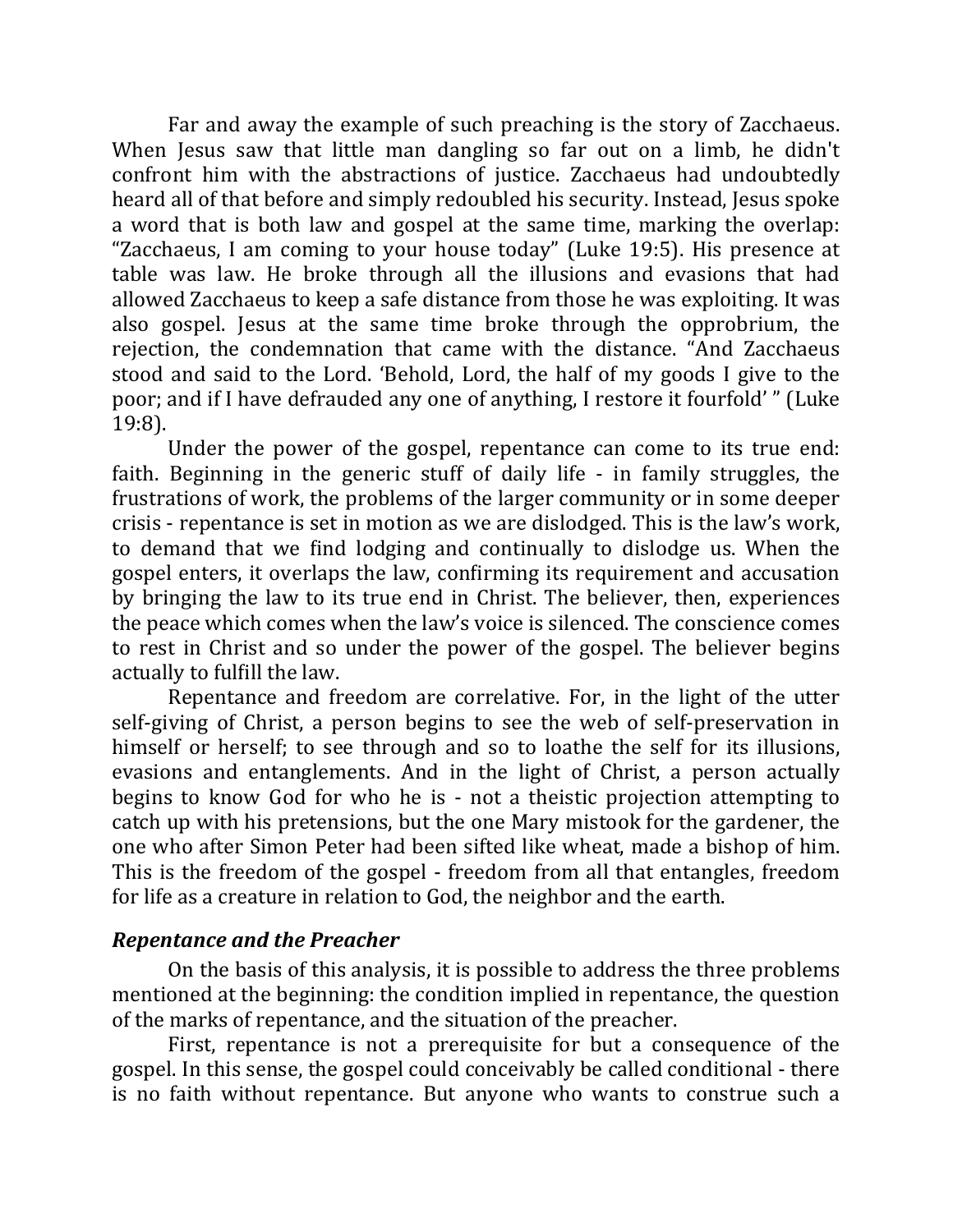condition as though it were something to be achieved should not be allowed simply to talk about what good it would do the neighbors! Without the gospel, what is passed off as repentance will always go false in one way or another. It will degenerate into the cheap absolution of self-hatred, the perverse selfjustification that thrives on its own put-downs. Or it will become a personal achievement that justifies the self's unyielding judgement of the others. If repentance is mere demand, the self will always lose itself one way or another, whether by drowning in its own mire or by claiming the ability to walk on it and then after brief delay drowning just the same.

True repentance happens along the lines of the prayer of St. Augustine that drove Pelagius crazy, "Give what you command, and command what you will." By providing the good money that drives out the bad, the gospel saves the self from becoming its own project. Then the law can rest, and happily, because its work is completed. And the joy of repentance is fulfilled in the easy laughter of faith.

Secondly, the problem of identifying repentance in progress is more difficult for it is not so much a theological as a political question. Theologically, the marks of repentance have traditionally been identified as sorrow over sin and a resolve to make amends, that is, to be restored to the relationship. According to Luther's analysis, these would be the appropriate marks to look for in a pastoral relationship, as persons are cared for in repentance.

But the question becomes considerably more complicated when it involves the *polis*, the larger community of the congregation, the church and possibly even state authorities. Then it becomes a political problem in the true sense of the term - that is, a problem of community order. The community may demand an evaluation of repentance to see if it is real or simply claimed. It may also be necessary to determine whether or not the person or people involved have come to terms with the situation sufficiently to be trusted once more.

Recognizing the problem as political is helpful in such situations because it allows a more limited burden of proof. Pastors undoubtedly have both the authority and the responsibility to speak God's word of judgement, addressing the person's relationship to God. But in such political situations, the question that complicates also helps to simplify the matter: it is the person's relationship with the community that is at stake. This changes the evidence requirement - while the deeper question of the person's relationship to God is not to be neglected, in such circumstances what the community seeks is evidence of reliability in relation to itself.

In this context, there may still not be a hard and fast set of criteria. But there are some outward signs which do manifest a person's willingness to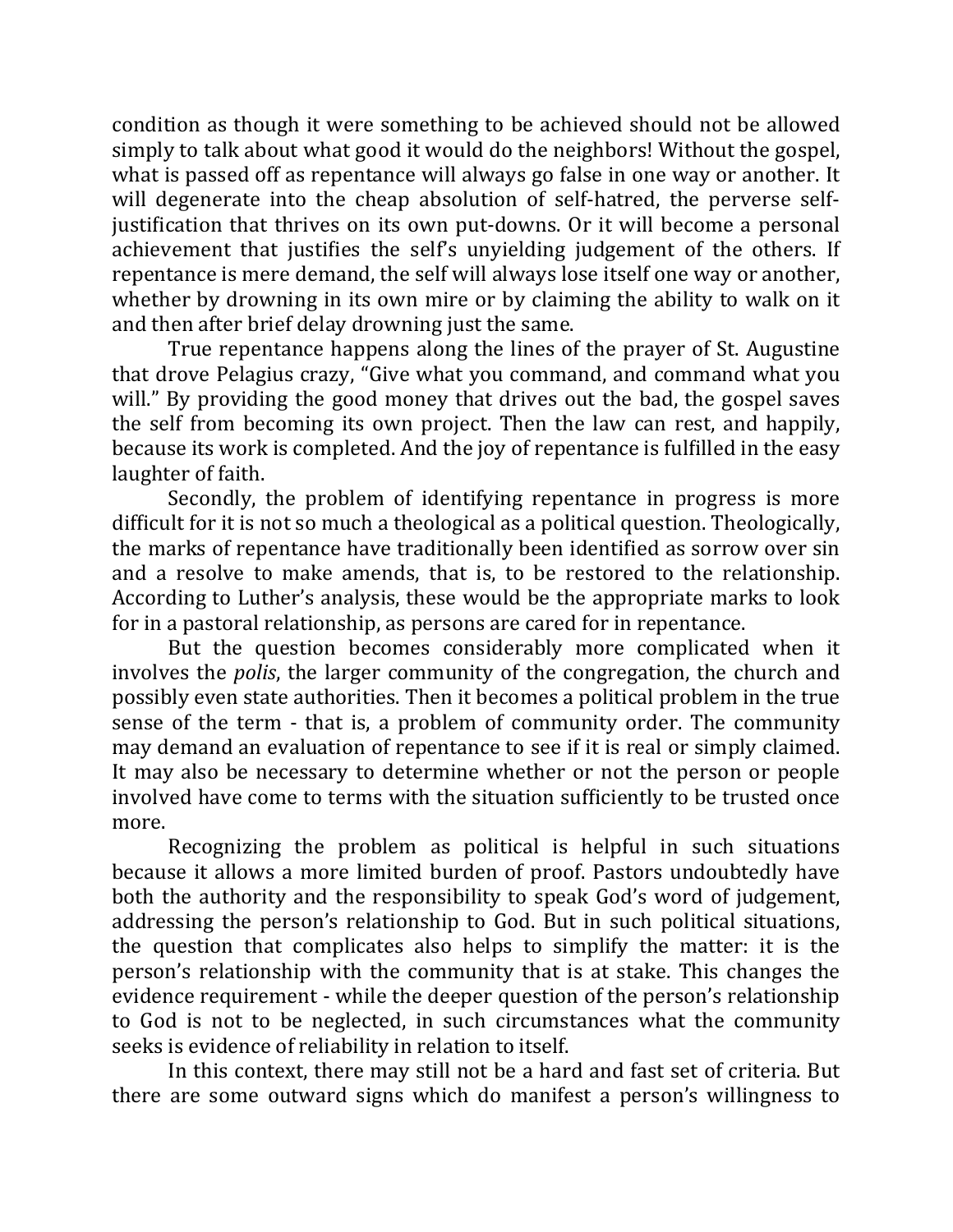deal penitently with the people who have been offended. One sign is truthtelling, the willingness to take responsibility for what has happened. The normal escapes - it was the other's fault, the circumstances were bad, I couldn't help it, and so forth - all indicate evasion. While it may take some time to develop, straight forward acknowledgement of the offense and with it, acceptance of responsibility, indicate that the person is coming to terms with what has happened.

Another mark is to deal directly with those who have been offended. Denial requires a safe distance, just enough so that the offense may remain theoretical and the people offended mere abstractions. Facing the offense and the offended directly breaks the distance and gives external evidence of an internal willingness to deal responsibly with the matters. David did not give Nathan a lesson in the nature of sexual addiction or the risks of military engagement. Neither did Zacchaeus offer Jesus a Chamber-of-Commerce course in the free market economy.

Both marks require patience, however. Early denials may merely set the stage for later confessions; unwillingness to face those offended may recede as a person gains confidence of a future shaped by forgiveness. One of the arts of hearing confessions is timing - as urgent as the situation may be, the Word also has its due season. Sometimes the absolution can only be spoken after a thorough confession; at other times, there will be no confession without a prior absolution. Discerning the time, however, is more difficult in the abstract than it is in actual conversation. There is often a palpable sense of when further confession or immediate absolution is demanded.

Finally, the answer to Ebeling's question indicates the helpfulness of Luther's analysis for preachers. If it is assumed that the preacher is the user of the law in an unqualified way, then the preacher is put into an impossible situation. The preacher must literally be the Holy Spirit, calling, gathering, enlightening, sanctifying, keeping and thus bringing to repentance and faith every believer in every congregation that calls! Under such circumstances, it would make sense to break off the story of Jonah while he is in full flight, summing it up with an appeal to go and do likewise.

The fact that the Holy Spirit is the ultimate user of both law and gospel frees the preacher to preach, and to do so in the close pastoral relation to the congregation that characterizes effective ministry. If it is the work of the law to accuse and denounce, the preacher is called to a more limited responsibility: to destroy the law's anonymity by naming it, to identify what is beginning in the law so that the gospel, by overlapping it can bring repentance to its true end: faith in Christ. The preacher destroys the law's cover through the full-square declaration of the gospel, by declaring its end in Christ through